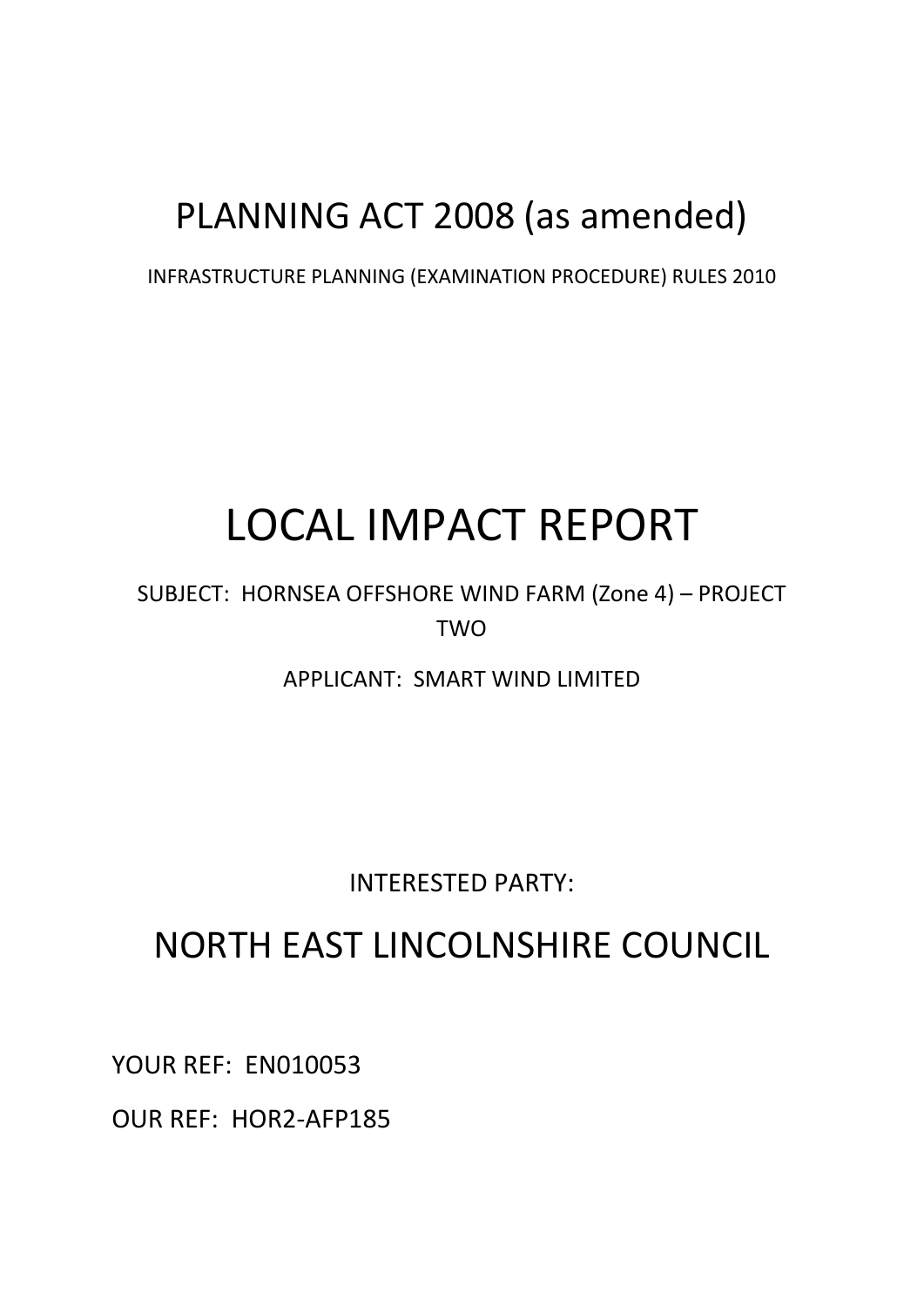#### INTRODUCTION

- 1. Following a letter dated  $22^{nd}$  June 2015, sent on behalf of the Examining Authority and setting out the examination timetable and procedure, North East Lincolnshire Council (NELC) has given further consideration to the scheme and its implications. As the unitary Local Planning Authority, NELC is an interested party.
- 2. NELC is mindful that, whilst the greater part of the cable route is through North East Lincolnshire, albeit with a comparatively short stretch within the area of West Lindsey District Council (south-east of the A1173), the two "ends" are respectively within the boundaries of the Councils of North Lincolnshire and East Lindsey.
- 3. North East Lincolnshire has a number of pipes and cables running through the Borough, some of which originate in the vicinity of Immingham. As with earlier projects of a comparable nature, once construction work is complete, there should be little or no visible evidence of the cable route.
- 4. There have been on-going discussions with Smart Wind (the applicant) as to possible implications of a cable route through North East Lincolnshire. Following these discussions between the applicant and NELC, a Statement of Common Ground (SoCG) has been signed.
- 5. On the basis that the terms of the SoCG are implemented in due course NELC does not at present anticipate a need to raise issues of principle or detail.

#### POLICY FRAMEWORK

- 6. The Development Plan is the North East Lincolnshire Local Plan (LP) adopted in November, 2003. In September, 2007 the Secretary of State formally "saved" the bulk of the LP policies.
- 7. For the purposes of this application especially relevant saved LP policies are: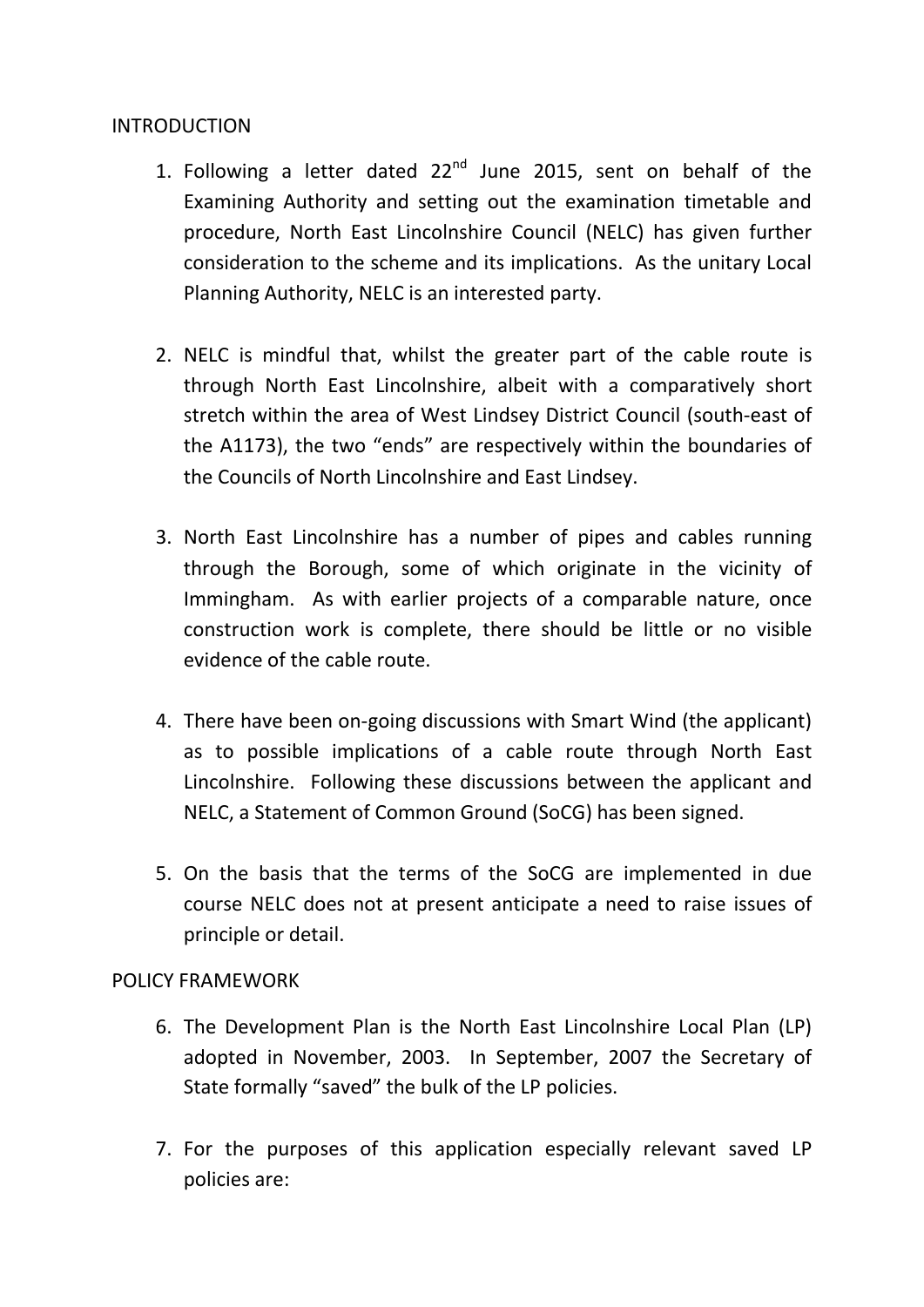- GEN2 Development in Open Countryside
- NH5 Protection of Trees
- NH6 Protection of Hedgerows
- NH9 Landscape Areas of Strategic Importance
- 8. These four policies are individually and collectively intended to ensure the amenity of the countryside and the businesses and people living and working there, together with the landscape and natural environment generally, are given proper consideration when decisions are being made. Policy GEN2 makes specific reference to proposals for the generation of energy from sources of renewable energy. They are considered compatible with the sustainability emphasis of the National Planning Policy Framework (NPPF) and should be given full weight in line with its Paragraph 215.
- 9. In relation to renewable energy developments, relevant paragraphs in the NPPF may be summarised:
	- Para 93: Planning is important in supporting the delivery of renewable energy and low carbon technology
	- Para 97: LPA's need to have a positive strategy to promote energy from renewable and low carbon sources. Further, they need to design policies to maximise renewable and low carbon energy developments whilst ensuring that adverse effects are addressed satisfactorily, including cumulative landscape and visual impacts.
	- Para 98: LPA's should approve an application if its impacts are (or can be made) acceptable, always assuming that material considerations do not indicate otherwise.
- 10. Whilst building a strong and competitive economy (Section 1) and supporting a prosperous rural economy (Section 3) are clearly leading components of the NPPF approach to sustainable development, at the same time landscape and visual implications are expected to be taken into account when reaching decisions. Thus conserving and enhancing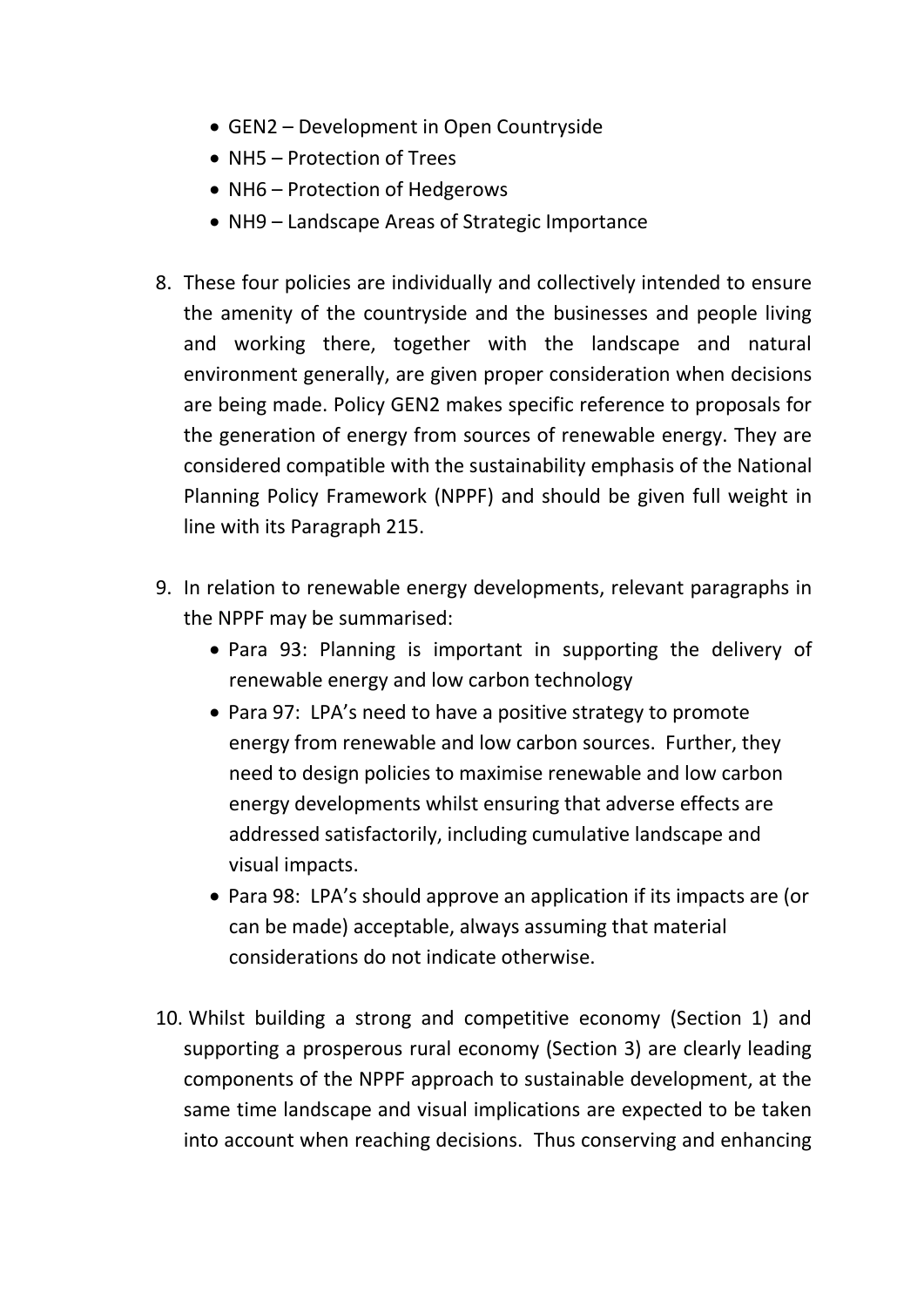both the natural and historic environments (Sections 11 and 12) are also highlighted.

11. These strands of material considerations are summarised in the 12 core planning principles of the NPPF. These include ensuring a good standard of amenity for all existing and future occupants of land and buildings, recognising the intrinsic character and beauty of the countryside, encouraging the use of renewable resources and helping to conserve the natural environment and heritage assets.

#### RELEVANT ISSUES

- 12. North East Lincolnshire Council supports the application by Smartwind for Hornsea Offshore Wind Farm Project Two in that Grimsby Port is developing as the main centre on the east coast for the operation and maintenance of off shore wind turbine sites and would ideally serve this proposal. This potential fits within the overall aspirations and plans which are regenerating the Port of Grimsby to support the offshore wind sector which is resulting in somewhat of an industrial renaissance in the Port. The further potential for investment and jobs created in Grimsby is welcomed fitting within the overall regeneration/economic development targets of the Council Partnership with renewables a key sector for development and growth.
- 13. NELC is pleased to note that no long term, adverse effects should result from the cable route and appropriate safeguarding controls are proposed through the draft DCO.
- 14. An Environmental Statement (ES) by the applicant indicates there should be no unduly adverse effects as a result of the project. There are similarities in baseline, assessment and mitigation between Hornsea Project One and Project Two and the agreed SoCG outlines these details.